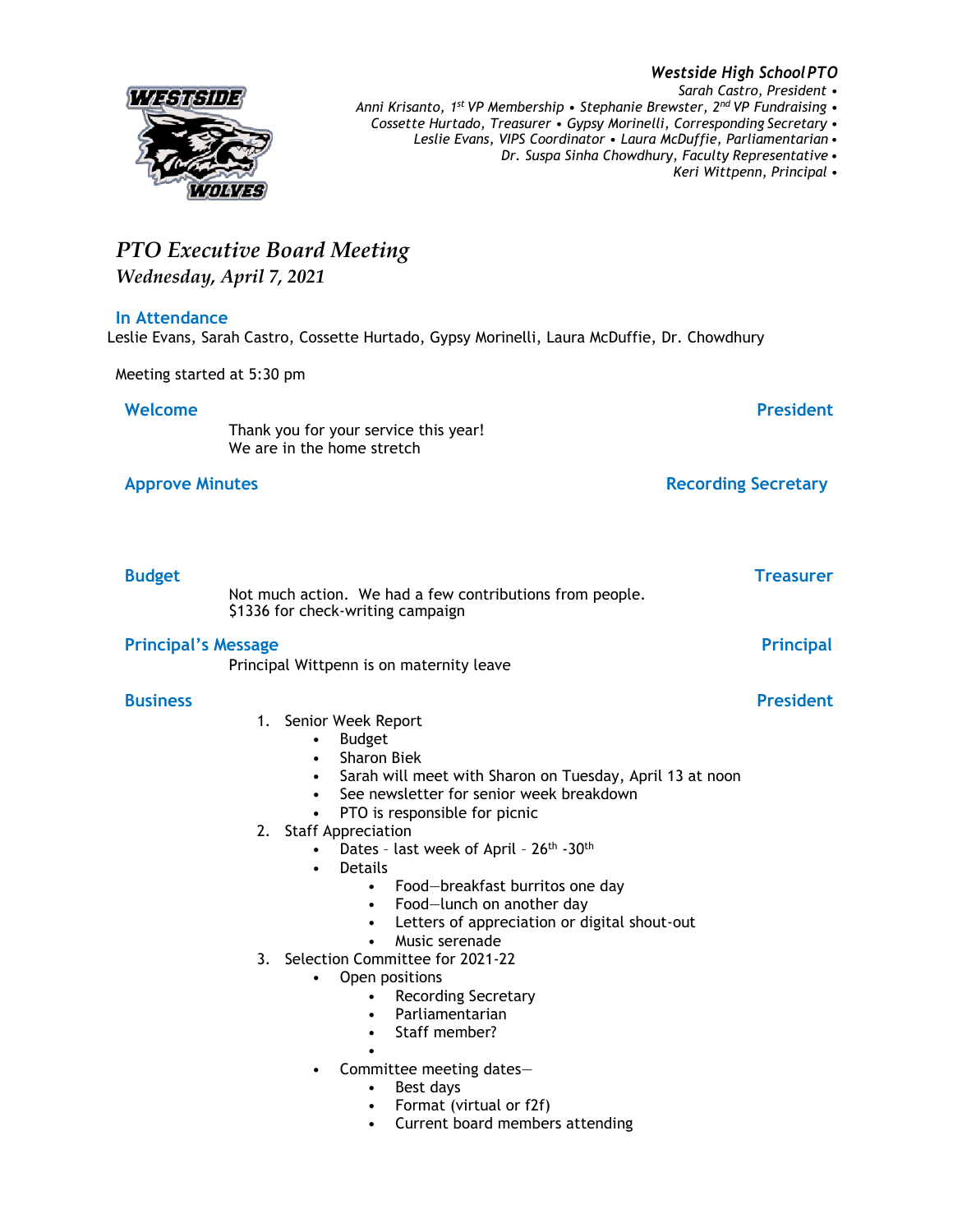- Suggestions?
	- Carrie Frain
	- Melissa
	- Preeti Palkar
	- Natalia
	- Nara Jeffus
- 4. Committee Activities

| <b>Executive Reports</b> |                                                                                    | <b>Corresponding Secretary/Parliamentarian</b>                                                                                                                    |
|--------------------------|------------------------------------------------------------------------------------|-------------------------------------------------------------------------------------------------------------------------------------------------------------------|
| Membership               | Membership #'s and recruitment                                                     | Anni Krisanto                                                                                                                                                     |
|                          |                                                                                    | We have around 95 members and we are still asking for people to reach out,<br>especially to faculty members. Last year we had a large # of faculty participating. |
| <b>Fundraising</b>       |                                                                                    | Stephanie Brewster                                                                                                                                                |
|                          | We have nearly broke even on yard sign sales.<br>Update on the spring fundraisers. |                                                                                                                                                                   |
| <b>VIPS</b>              | Staff Appreciation and upcoming events<br>Debrief Staff Appreciation               | Leslie Evans                                                                                                                                                      |
| <b>New Business</b>      |                                                                                    | <b>President</b>                                                                                                                                                  |

## Incoming parent social?—yes. Parents want to meet before the year began Maybe May? Next PTO meeting Final Board meeting La Madeleine June 2nd at 6 pm